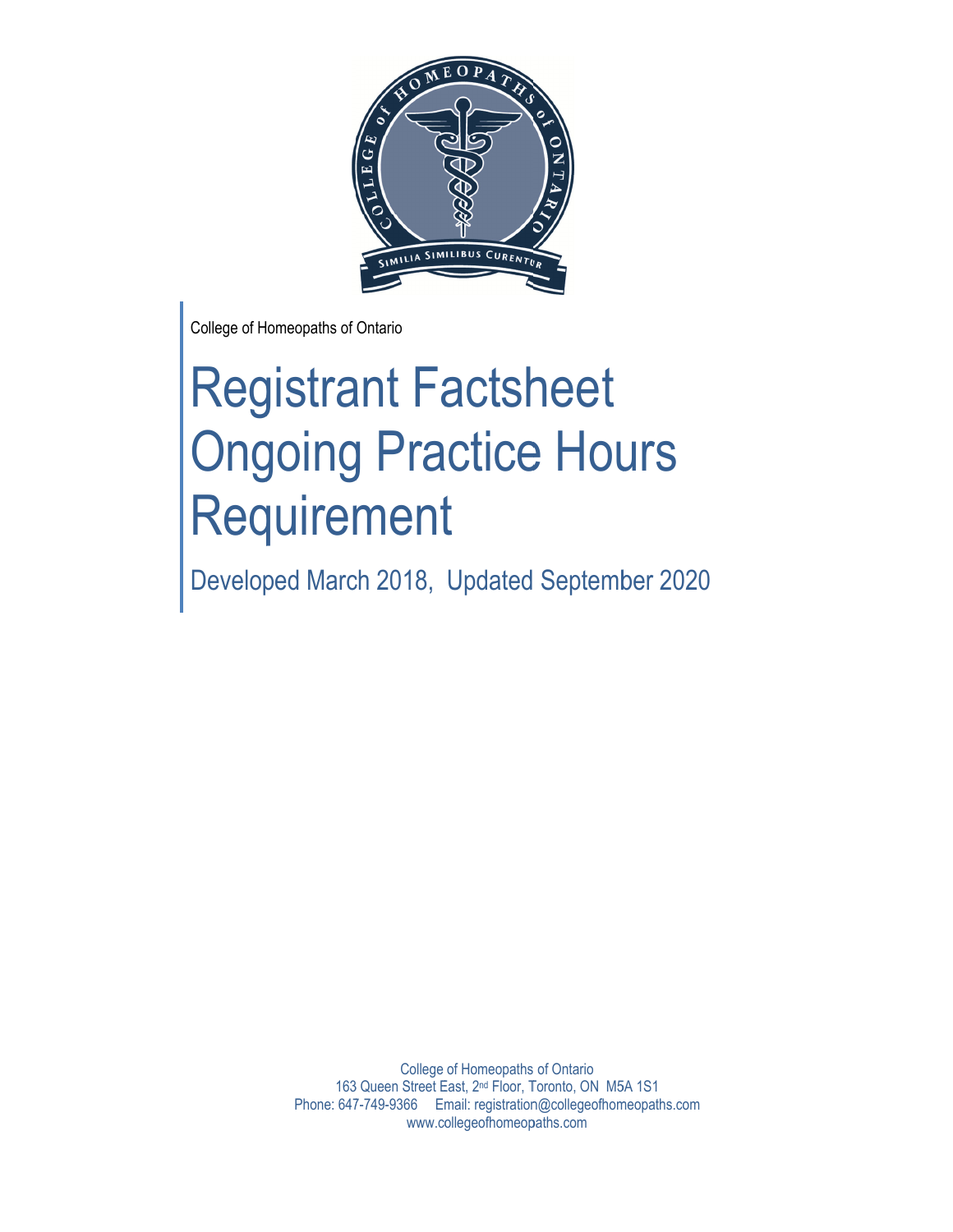# **Registrant Factsheet: Ongoing Practice Hours Requirements**

The College of Homeopaths of Ontario (CHO or the College) requires registrants to maintain ongoing practice hours. This requirement helps registrants maintain their competence on a continuing basis. Competence is demonstrated not just by knowing how to practice, but through consistently doing the right things every time. It is also about understanding what you know about practicing homeopathy in Ontario, recognizing what you don't know, and taking steps to increase or improve your knowledge, skill and judgment. Competence applies to clinical, theoretical, ethical, and regulatory compliance areas of your practice.

The requirement of 750 hours over every three year period is a continuous and ongoing requirement and can be reviewed on an annual basis and in three-year cycles. At renewal time, you are required to report on your practice activities in the past 12-months. Though the records audit process and Quality Assurance (QA) Program the College may also ask you to provide proof of your actual hours over any three-year period since you become registered with the College. The College has the power to grant some flexibility for registrants who do not or cannot achieve this level of practice. The College uses this discretion provided the registrant maintains his/her competence and professional knowledge, skill and judgment. The College reviews each registrant's practice situation on a case-by-case basis.

#### **Competence and public protection**

Success of practice is up to each individual. Monitoring each registrant for competence, ethical and responsible practice is one of the roles of the College. For public safety and protection it is important to strive to demonstrate your ongoing practice competence. The College wishes to see registrants succeed and grow their practices where possible, but most importantly it is in the public's interest to ensure that all homeopaths are able to provide safe and competent care. Ongoing registration and quality care are intended to benefit both patients and registrants.

**This factsheet will help you better understand the ongoing hour requirement.** If you still have questions after reading this information, please contact the College at 647-749-9366 or by email at registration@collegeofhomeopaths.com for more help.

# **Hours Requirement**

#### 1. *Q. What is the requirement?*

The CHO Registration Regulation (O. Reg. 18/14) requires registrants to practice the profession a minimum of 750 hours during every three-year period.

Similar to when you applied for registration, the 750 hours over each three-year period may be divided between clinical and non-clinical hours. The ongoing hour requirement is roughly equal to 5 hours a week, every week for three-years.

#### 2. *Q. How does CHO requirement for ongoing hour requirements works?*

Prior to 2019, the CHO has monitored hours reported through the Health Human Resource Database Survey (HHRDS). Starting with the 2019 renewal, each registrant is asked to provide an accurate report of clinical and non-clinical hours in conjunction with his or her registration renewal.

#### 3. *Q. How do I prove that I have met the requirement?*

You are required to track and record your clinical and non-clinical practice hours. This may be done on a monthly or yearly basis, and summarized using the CHO Hour Tracking Form. Clinical hours can be proven using supporting documents such as appointment book or schedule, billing records or patient files and receipts, attendance confirmation, personal professional portfolio, or a personal continuing education/professional development (CEPD) log to verify nonclinical practice hours.

Reporting will be done on a trust basis. All practice hours must be verifiable in order to be recorded. For more information on record keeping of hours see question 9.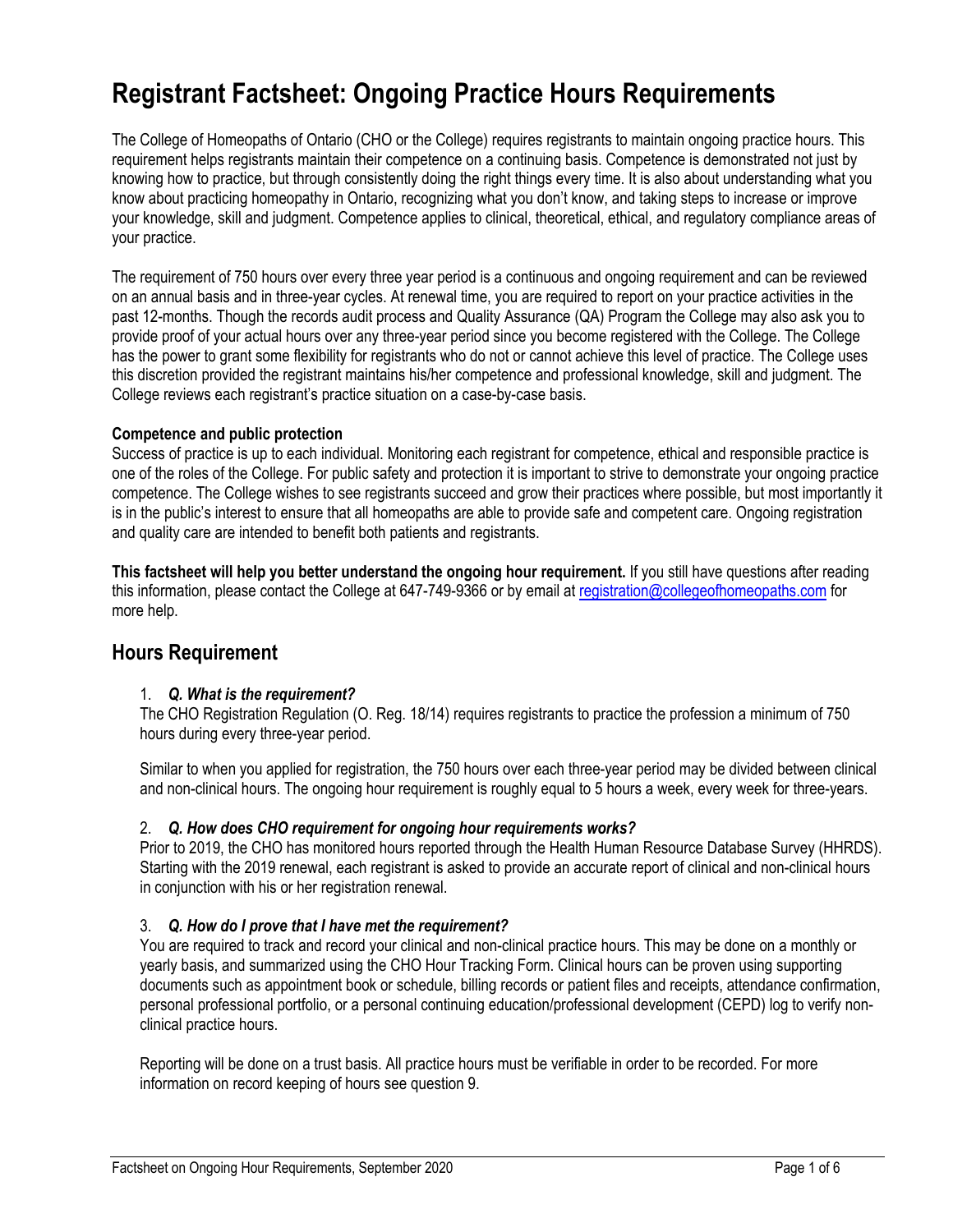#### 4. *Q. What happens if I don't meet the requirement?*

The 750-hour requirement over each three-year period is exemptible which means that the College has the ability to grant lenience provided the registrant maintains practice competence and professional knowledge, skill and judgment.

The College recognizes there are many reasons why practice hours may vary. Life changes, pandemic, personal/professional studies, changes in your community, and other reasons can have an impact on your practice.

The College reviews each registrant's practice situation on a case-by-case basis. *CHO will recognize the 750 practice hours in a three-year period as exemptible, relieving registrants with small practices from the stress of striving to meet practice hours outside of their personal reach*, provided that the registrant demonstrates he/she strives to and maintains professional practice competence.

In accordance with the Registration Regulation, the CHO has the right to require a registrant to demonstrate their competence, as maybe necessary, through vehicles such as a quality assurance peer and practice assessment, taking a refresher program, any other undertaking acceptable to the Registrar, or moving to Inactive Class.

The CHO is currently looking at a monitoring process through the QA Program which would create more frequent selfassessments check-ins with individuals whose practices are below the currency hour requirement. It is important to note that the overall goal of QA is two-fold:

- 1. To monitor ongoing competency; and
- 2. To help registrants improve their practice and compliance.

If the self-assessment or the randomized QA peer assessment reveals issues of competence, the QA panel will direct the member to a program for remediation and will work with the individual to find ways to improve their competence. The College believes that demonstration of competence should not be unduly onerous or expensive for registrants, but should be sufficient to ensure the registrant is performing at an Ontario based entry-to-practice level.

In extreme situations, if the Quality Assurance Committee (QAC) detracts significant issues of competence or compliance, the QAC may make a referral to the Inquiry, Complaints and Reports Committee to further investigate the registrant's competence, capacitated or behaviour.

5. *Q. Do I need to notify the College in advance if I am not able to meet the hour requirement?*  No. The College will review your reported activities on an annual and three-year basis and request additional information as required.

# **Timing**

#### 6. *Q. For the purpose of counting practice hours, when does my three-year window start?*

To demonstrate practice currency, registrants are required to maintain 750 hours of broadly defined clinical and/or nonclinical activities related to homeopathy. These hours are calculated on a rolling three-year basis. For example, a rolling three-year period could be the practice years of 2016/2017/2018. The next rolling period would be 2017/2018/2019, and so on.

The College reviews the number of hours claimed during each renewal period and on a rolling three-year basis. The College will look at each registrant individually.

Example: Registrant 1 received their certificate of registration on August 23, 2015. Comparing their hours against the 750-hour requirement shows the following: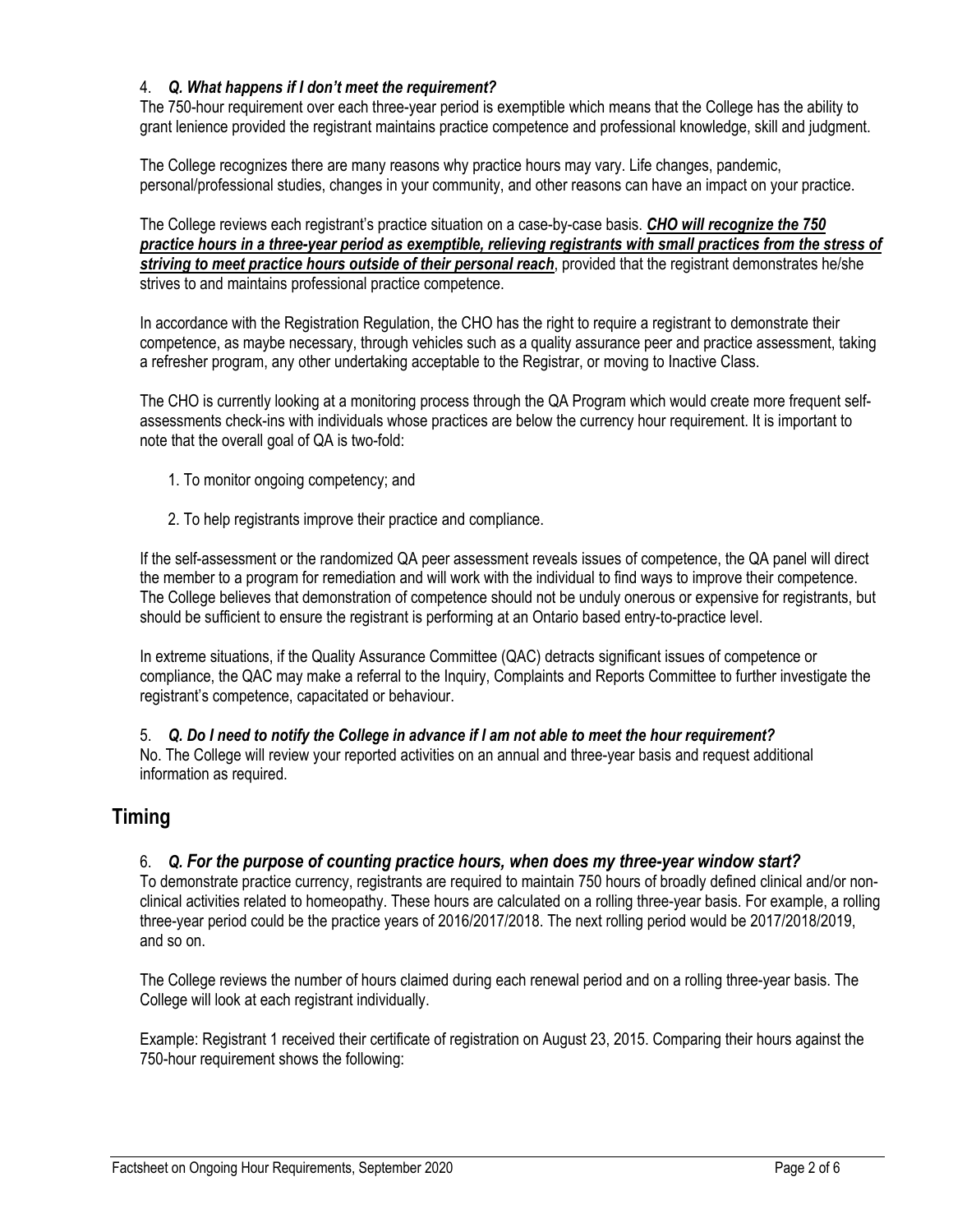| Year                              | <b>Rolling period</b> | <b>Rolling period</b> | <b>Rolling period</b> | <b>Rolling period</b> | <b>Rolling period</b> | <b>Rolling period</b> | <b>Rolling period</b> |
|-----------------------------------|-----------------------|-----------------------|-----------------------|-----------------------|-----------------------|-----------------------|-----------------------|
| 2016                              | 253                   | 253                   | 253                   |                       |                       |                       |                       |
| 2017                              |                       | 468                   | 468                   | 468                   |                       |                       |                       |
| 2018                              |                       |                       | 125                   | 125                   | 125                   |                       |                       |
| 2019                              |                       |                       |                       | 136                   | 136                   | 136                   |                       |
| 2020                              |                       |                       |                       |                       | 56                    | 56                    | 56                    |
| 2021                              |                       |                       |                       |                       |                       | 305                   | 305                   |
| 2022                              |                       |                       |                       |                       |                       |                       | 489                   |
| Total hours for<br>rolling period | 253                   | 721                   | 846                   | 729                   | 317                   | 497                   | 850                   |
| Deficiency                        | No                    | No                    | No                    | Minor                 | Yes                   | Yes                   | No                    |
| <b>Review Date</b>                | June 1 2017           | June 1 2018           | June 1 2019           | June 1 2020           | June 1 2021           | June 1 2022           | June 1 2023           |

In the review of currency hours for registrant 1, over a seven-year period, the currency requirements were met in four of the seven reporting periods. One rolling three-year period had a minor deficiency of 21 hours. Two rolling three-year periods had greater deficiencies of 34 to 58%, but in the last rolling period their practice hours started to build again.

How would the College view this registrant's practice hours? The College will determine whether the registrant has complied with other requests from the CHO and its committees. For example, has the registrant:

- Completed annual continuing education and professional development requirements?
- Completed a quality assurance self-assessment?
- Created and submitted the quality assurance annual learning plan/goals (2021 and onwards)?
- Demonstrated progress on or completion of their learning goals?

While this registrant has not met the requirement in every rolling three-year period they have reported a solid number of practice hours and a steady increase in hours during the 2021 and 2022 reporting periods.

The College acknowledges that the COVID-19 pandemic impacted the flow of patients and the profession's ability to provide patient care. With this in mind, the focus on meeting currency requirements (i.e. hours) will be coupled with a focus on maintaining competence – which is ultimately more important than number of hours practiced.

#### 7. *Q. How do I select my start and end reporting dates for renewal purposes?*

The first time you report hours at renewal time you must choose a start date and end date. The **start date** should be relatively recent. For example, no earlier than January 1 of last year or within 15 months of this renewal period.

The **end day** should be 365 days (1 year) after the start date. For example, if you select a start date of February 1 last year, the end date must be January 31 of this year. The 12 month period must start no **less** than 365 days (1 year) from today's date.

Once you have selected your 365 day period you will not need to select it again.

# **Tracking and Record Keeping**

#### 8. *Q. How is clinical practice hour tracking different from the information reported on the Health Human Resource Database Survey completed at renewal time?*

The Health Human Resource Database Survey (HHRDS) allows you to indicate the number of weeks practised in the last 12 months, and the average number of weekly hours practised over the past 12 months.

While the College may look at what you report under the HHRDS with some degree of interest, you are also required to accurately report your clinical and non-clinical practice hours. These hours can be tracked using the Hour Tracking Form located on the CHO website. The total number of initial intake and follow-up visits for each 12 month period must be reported on your renewal form.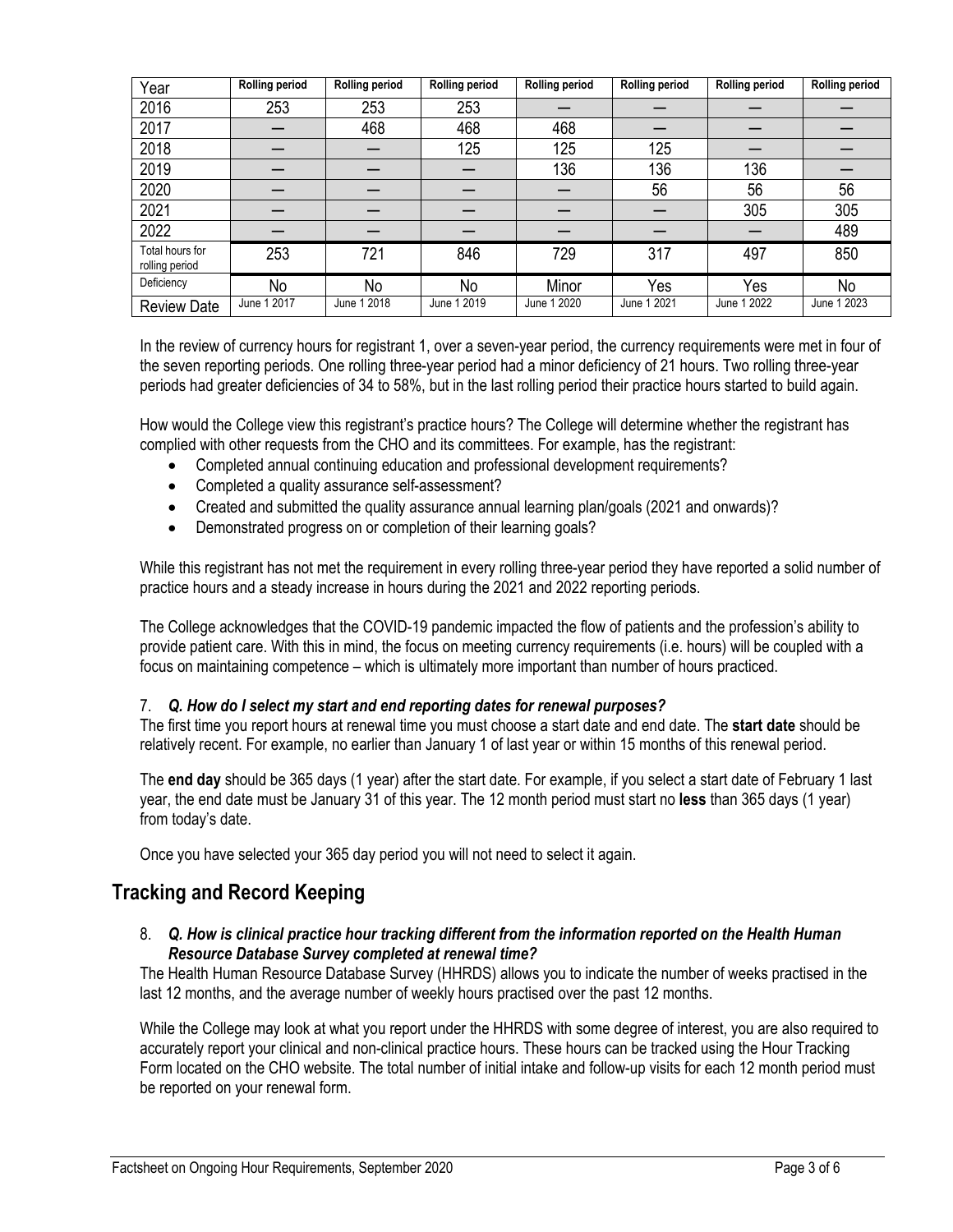#### 9. *Q. How do I keep track of and record my hours?*

Tools are available on the CHO website including the CHO Practice Hour Tracking Worksheet and the Hour Tracking Submission Form (which is a summary document).

All practice hours within the past 12-month (365-day) period should be listed. Clinical practice hours may be paid or voluntary. **Do not include hours for preparation, administrative and travel time, or time spent on marketing activities.**

Track your hours using the following sources:

**Clinical Practice Hours** – appointment book or schedule, billing records or patient files.

**Non-Clinical Practice Hours** – receipts issued by continuing education (CE) providers, attendance confirmation, program/course outline, personal professional portfolio, personal non-clinical practice hour log, or volunteer hours.

It is the registrant's responsibility to calculate and record non-clinical practice hours.

All hours must be verifiable in order to be recorded.

#### **Note: Starting April 2019 you must report a minimum of 15 hours of continuing education or professional development (CEPD) each year. This is a requirement of the Quality Assurance Program.**

#### 10. *Q. How do I calculate my hours?*

While the calculation of clinical practice hours are defined by the regulation itself – two (2) hours for each initial intake (this can be a new patient or new chief complaint from an existing patient), and one (1) hour for each follow-up – the College has been very liberal in what may be counted as non-clinical hours. For full details on what may be included in your hour count look to the end of this document, or see *REG CS 04 Full Class, Breakdown of 750-Hours* on the College website at: http://collegeofhomeopaths.com/uploads/1/2/4/8/124811910/reg\_cs\_04\_[revised\_final].pdf

You may find it easier to track practice hours by month and/or year.

#### **Practice Hours**

#### **Clinical Practice Hours**

Regardless of how long each visit actually took, the College counts each intake visit as two (2) hours and each follow-up visit as one (1) hour. Note an initial visit may be a new patient or a new chief complaint from an existing patient.

The demonstration of 750 practice hours over a three-year period includes a minimum of two-thirds of your time or 500 of the 750 hours as direct patient contact. Clinical experience hours are based on patient visits.

It is not a requirement for clinical practice hours to be paid, however all unpaid hours must be verifiable in order to be included in the hour tracking form.

#### **Non-Clinical Practice Hours**

When demonstrating practice hours you may claim a maximum of one-third or 250 of the 750 hours over a threeyear period as non-clinical experience. The Registration Regulation indicates specific categories of non-clinical experience that can be counted towards practice hours. They are:

- Formal professional development
- Academic research
- Employment teaching hours
- Employment related direct supervision
- Employment related administration

The College has specific criteria for each of these categories and specified hours that can be claimed for each category. Information on the criteria, hours and what constitutes acceptable proof for each category is detailed in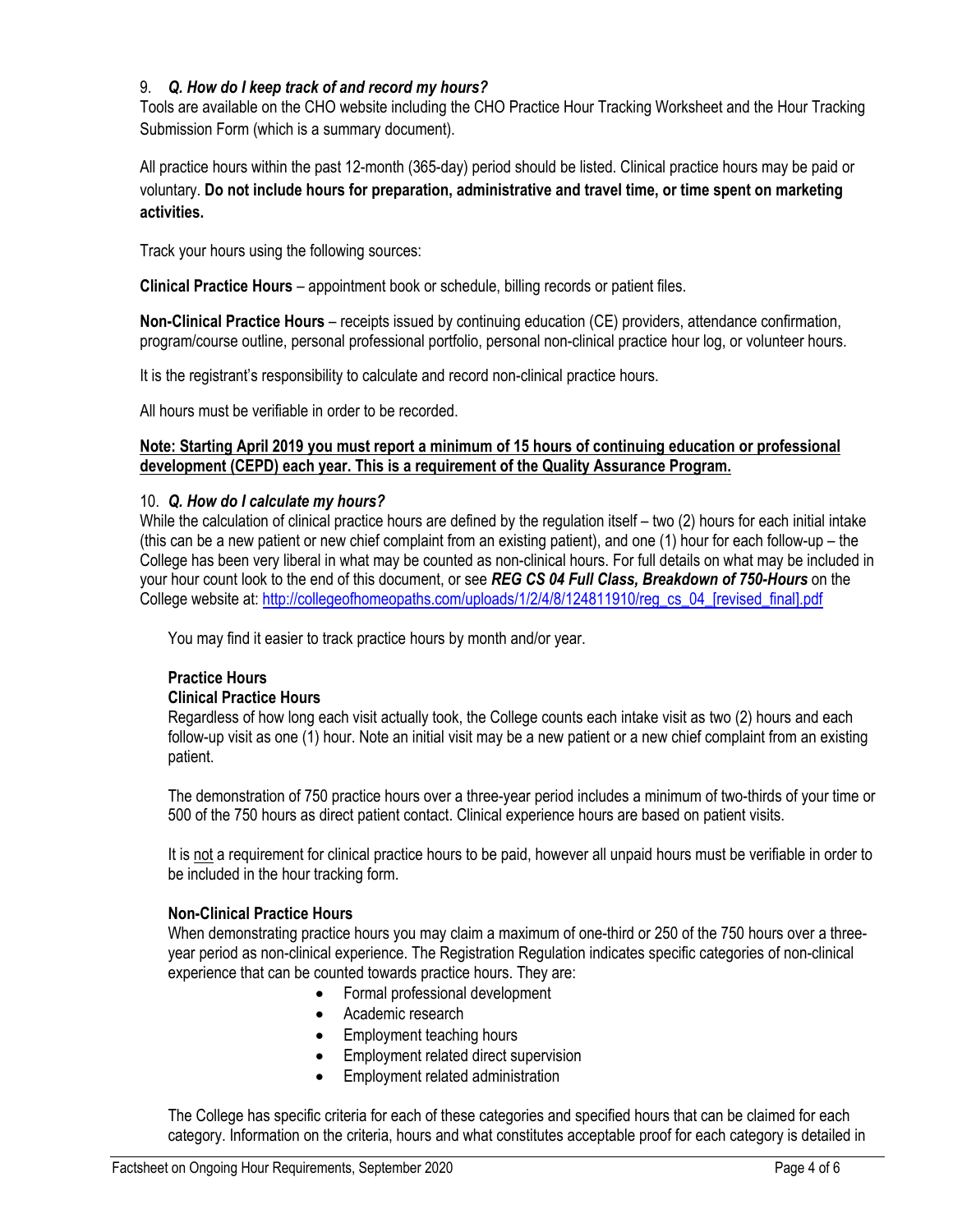policy *REG CS 04 Full Class, Breakdown of 750-Hours*, which can be found on the College website at: http://collegeofhomeopaths.com/uploads/1/2/4/8/124811910/reg\_cs\_04\_[revised\_final].pdf.

#### 11. *Q. How do I track my Non-clinical Practice and CEPD hours?*

For your non-clinical practice hours you may use the forms provided on the College website or a simple activity list including date, activity, activity type, start time/end time, and eligible hours. Keep a copy of supporting information in a separate file.

For the 15 hours of CEPD that you record for the QA Program and for any hours which support your QA Program activities you should use the CEPD Hours Tracking Form.

Regardless of the tangible supporting documentation, keep track of your CEPD attendance in a dedicated log. If you do not have a receipt for attendance, you could include any of the following information: indication of the webinar time/date/content/length of session; a copy of any available PowerPoint material/handouts or a screenshot; receipt of confirmation of sign-up or attendance.

For a CEPD event to be included in your non-clinical practice hour count the content must be applicable to homeopathy practice.

#### 12. *Q. Can Quality Assurance Program CEPD activities be counted as non-clinical practice hours?*

No. QAP CEPD hours are specifically mandated by the Quality Assurance Committee in format and on the subjects specified by them. See the Quality Assurance page on the College's website for more information.

#### 13. *Q. When do I need to report my hours?*

You must report your hours each year at renewal time as part of your online renewal form.

#### 14. *Q. How long do I need to keep my records?*

Records should be kept for 10 years.

#### 15. *Q. Why do I need to keep records?*

Records help to support your hours claim. All practice hours must be verifiable in order to be recorded. Registrants are not required to provide verification of their hours at renewal time; however, they may be audited through the College and would be required to provide verification at that time. If practice hours cannot be verified at the time of audit, the College could take action.

The CHO may audit up to five percent of registrants in any year.

#### **What if?**

#### 16. *Q. What do I do if I plan to stop my practice or if I have already taken a break from my practice?*

Report whatever hours you have achieved. Hours must be current, however, if you are not practicing or plan to take an extended break from practice consider transferring to the Inactive Class of Registration. You can find out more about the Inactive Class and how to transfer in the Guide to Transferring Registration Class. Note there is a fee to transfer between classes and you must renew your Inactive status each year.

Being in the inactive class allows you to put your ongoing practice requirements on hold, until you are ready to move back into the class you transferred from. The Guide to Transferring Registration Class which be found on the College website at: http://collegeofhomeopaths.com/uploads/1/2/4/8/124811910/quide\_to\_transferring\_v2.pdf

#### 17. *Q. What happens if I do not have adequate hours every three years?*

*See Q. 4 above.*